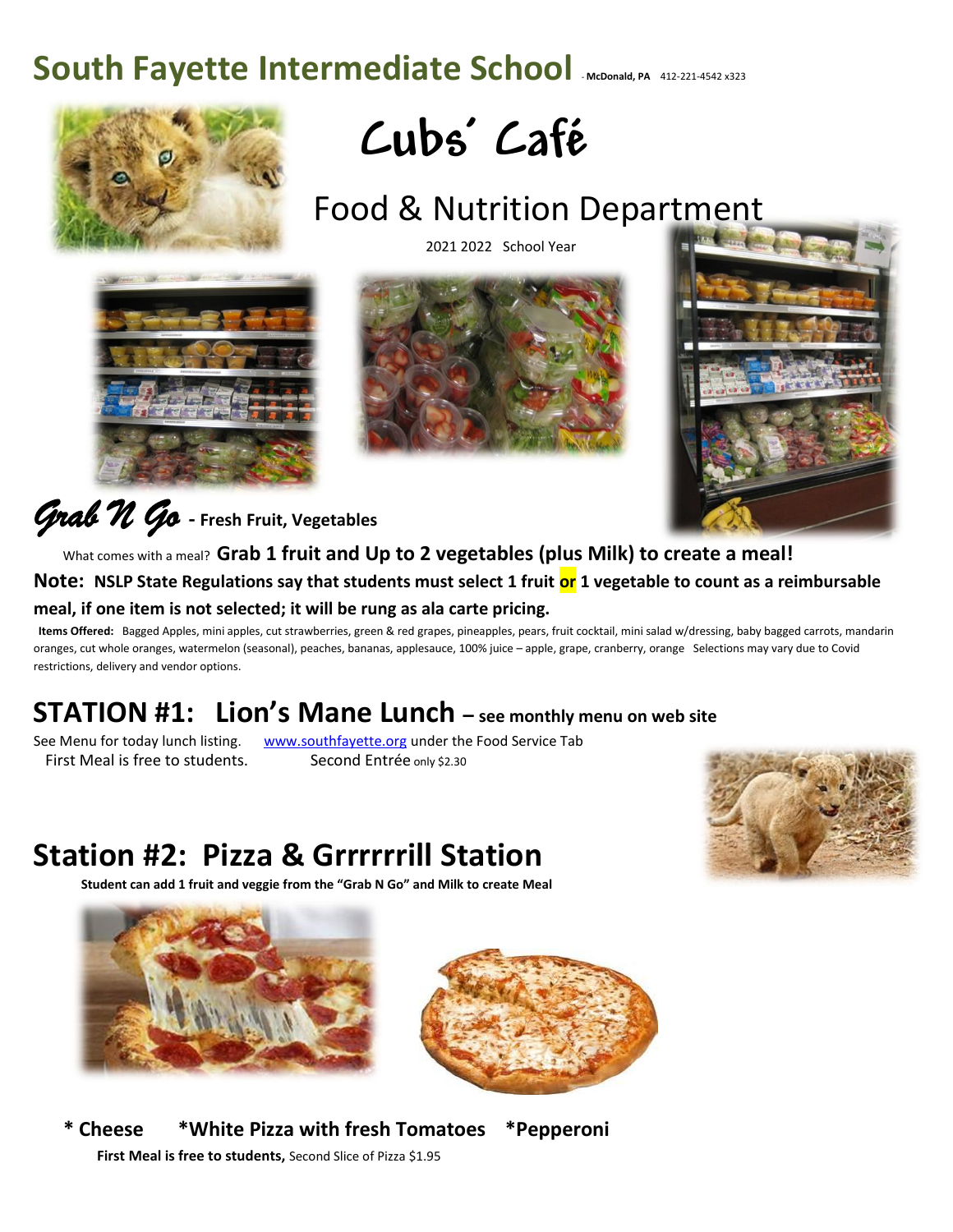#### . **Station #3 Deli Cooler:**

**WOW Butter & Jelly Meal** - Peanut Free - WOW butter with Jelly Sandwich on bread, string cheese, fruit, crackers or snack bag and up to 2 veggies plus Milk

**Togurt Meal** – Yogurt, string cheese, grain snack bag or crackers, fruit and up to two veggies from the veggie garden cart plus Milk







 **WOW Butter & Jelly Meal Grab N Go Veggies/Fruits Yogurt Meal/String Cheese Select a fruit & Up to 2 veggies plus a milk**  *p* **to 2 veggies plus a milk <b>Select a fruit & Up to 2 veggies plus a milk Select a fruit & Up to 2 veggies plus a milk Select a fruit & Up to 2 veggies plus a milk** 

If your student does select a fruit/juice or vegetable, at least one item, they will be charge for a main entrée only at \$2.30

Note: "More to Come" **Gourmet Salad** to arrive around October, **Deli Turkey Slicer Sandwich** to be added throughout the year. Student should look at the cooler to see what is being offered on any given day.

**ALA Carte – Snack Cart and Ice-cream Cart at Intermediate School -** Our snacks will be offered a few times a week.

This is considered ala carte and payment is required. (Students must have funds on account or cash) Students are not permitted to "go in the negative on their account by charging snacks". We encourage parents to send in funds to have on the child's account if permitted to purchase snacks. Snack Price is .95 cents Our snacks meet the Healthy Hunger- Free Act 2010 Mandates for Smart Snacks Initiative. **\*\* Note:** Students must have funds or a positive account balance in order to purchase a snack.

#### **Allergies:** Please submit a physician notes to your school nurse.

South Fayette Twp School district and the USDA are equal opportunity employers. See our school web site for the full non-discrimination statement

#### Questions:

Ms. Judy Kirkpatrick, IS Kitchen Leader (412) 221-4542 x323 email: [jlkirkpatrick@southfayette.org](mailto:jlkirkpatrick@southfayette.org) For Tour/Pricing Information/Nutritional Information - call or email the kitchen leader

Tricia Wood, MSLBE, BS, DTR, SNS, CSNC, CSCS, CWMS Director of Food Services 724-693-3019 or email [wood@southfayette.org](mailto:wood@southfayette.org)